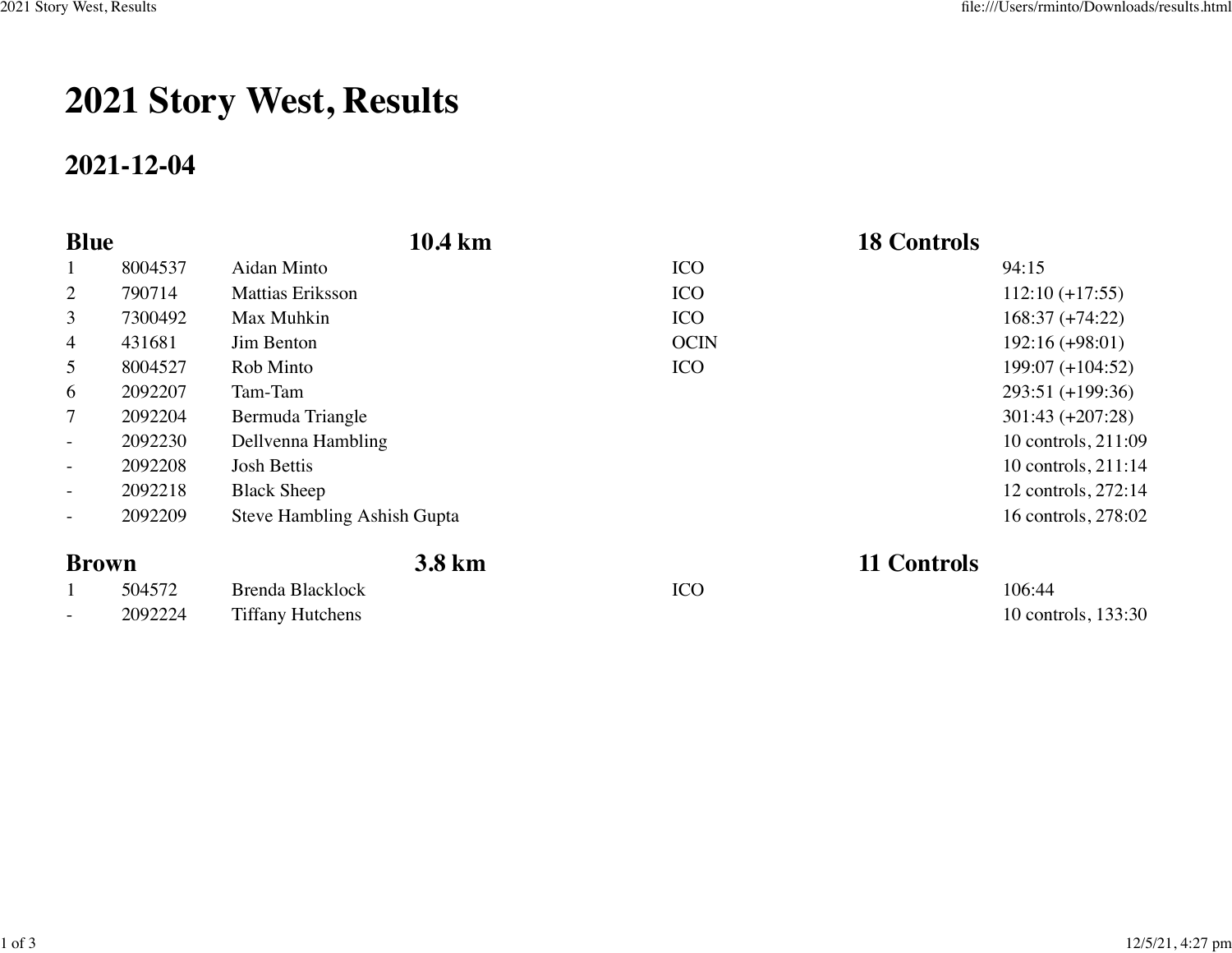| <b>Green</b>             |         | 5.5 km                              |             | <b>12 Controls</b> |
|--------------------------|---------|-------------------------------------|-------------|--------------------|
| $\mathbf{1}$             | 8648377 | <b>Ben Hart</b>                     | <b>OCIN</b> | 92:02              |
| $\overline{2}$           | 8005273 | <b>Bruce Moore</b>                  | <b>OLOU</b> | $100:19 (+8:17)$   |
| 3                        | 8516594 | <b>Thurston Miller</b>              | <b>OCIN</b> | $107:13 (+15:11)$  |
| $=$                      | 8652548 | <b>Stephanie Ross</b>               | <b>OCIN</b> | $107:13 (+15:11)$  |
| 5                        | 8004420 | <b>Finley Miller</b>                | <b>OCIN</b> | $110:15 (+18:13)$  |
| 6                        | 8007470 | Norman Flout                        | <b>OLOU</b> | $198:21 (+106:19)$ |
| 7                        | 2092202 | Storm                               | <b>ICO</b>  | $238:40 (+146:38)$ |
| 8                        | 2092152 | Alan Gossard                        | <b>ICO</b>  | $242:24 (+150:22)$ |
| 9                        | 2092151 | <b>Frank Baukert</b>                | <b>ICO</b>  | $278:45 (+186:43)$ |
| 10                       | 2092212 | David Kent                          |             | 291:28 (+199:26)   |
| 11                       | 2092214 | Rachel Fernung                      |             | 291:29 (+199:27)   |
| 12                       | 2092198 | A Little Bush                       |             | 291:49 (+199:47)   |
| $\overline{\phantom{a}}$ | 2092153 | <b>Ron Stevens</b>                  | <b>ICO</b>  | 2 controls, 190:48 |
| $\equiv$                 | 431845  | Laurie Sydzyik                      | <b>OCIN</b> | 6 controls, 175:57 |
| <b>Orange</b>            |         | 4.0 km                              |             | <b>10 Controls</b> |
| $\mathbf{1}$             | 8100920 | Alex Eriksson                       | <b>ICO</b>  | 69:18              |
| $\mathbf{2}$             | 1701500 | Lev Roshal                          |             | $101:15 (+31:57)$  |
| 3                        | 2020690 | Alieghla Creager                    | <b>OCIN</b> | $115:09 (+45:51)$  |
| 4                        | 8004413 | Salinda Miller and Gretchen Wheeler | <b>OCIN</b> | $120:31 (+51:13)$  |
| 5                        | 2092161 | <b>Dylan Gonyer</b>                 | <b>OCIN</b> | $127:30 (+58:12)$  |
| 6                        | 2145379 | Lynn Wachtman Heinz Reise           | <b>ICO</b>  | $127:57 (+58:39)$  |
| 7                        | 2092196 | Sarah Wildeman                      |             | $134:54 (+65:36)$  |
| 8                        | 2092197 | Paul Overhauser                     | <b>ICO</b>  | $170:07 (+100:49)$ |
| $\overline{\phantom{a}}$ | 2092223 | Cat's Meow                          |             | 9 controls, 156:29 |
|                          | 2092220 | Deborah Flout                       | <b>OLOU</b> | 7 controls, 176:35 |
|                          | 2092158 | Hayden Creager                      | <b>OCIN</b> | 5 controls, 209:31 |